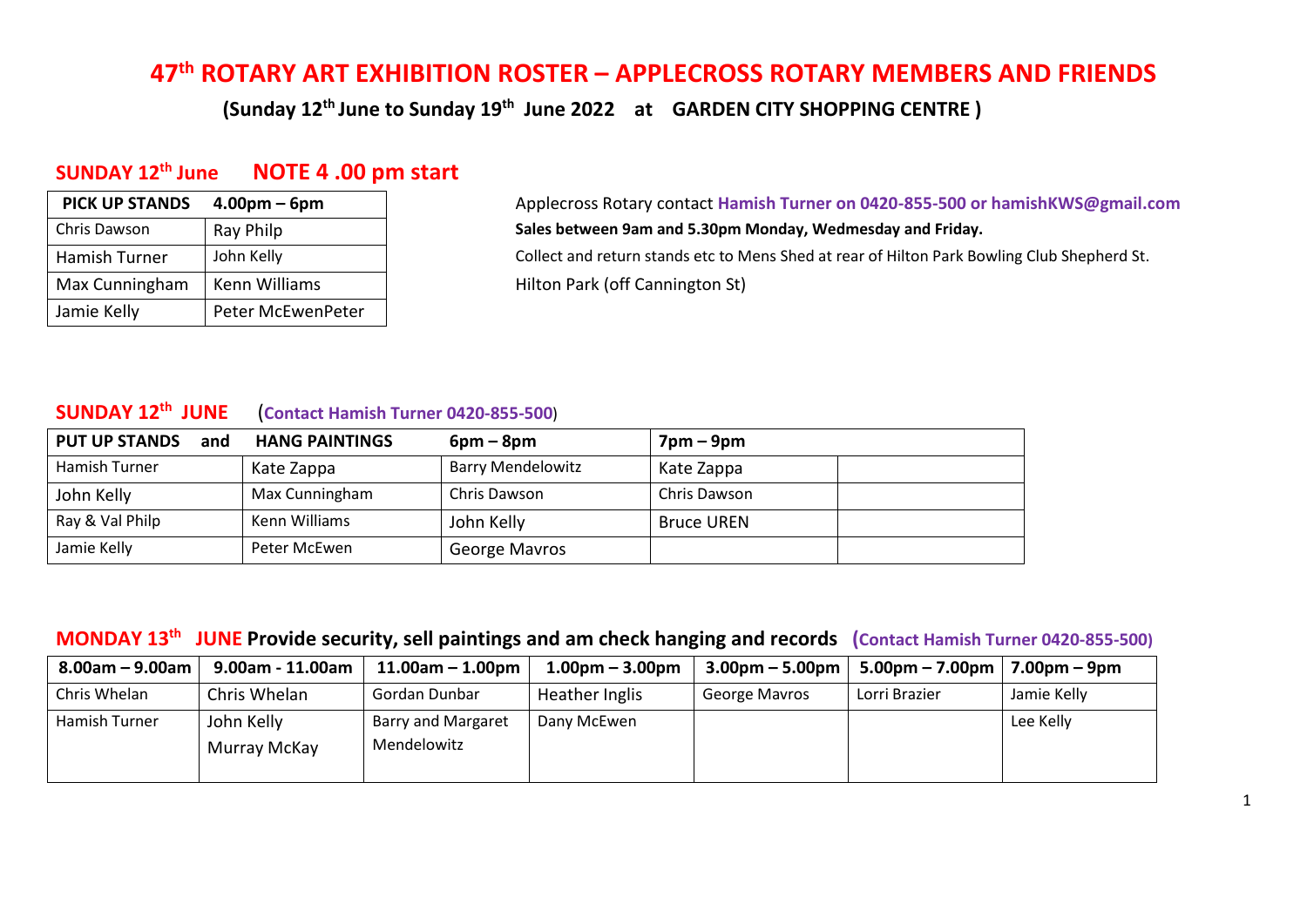**WEDNESDAY 15th JUNE Provide security and sell painting (Contact Hamish Turner 0420-855-500)**

| $8.00$ am – $9.00$ am | 9.00am - 11.00am | $11.00$ am – $1.00$ pm | $1.00pm - 3.00pm$ | $3.00 \text{pm} - 5.00 \text{pm}$ | $5.00 \text{pm} - 7.00 \text{pm}$   7.00pm – 9pm |               |
|-----------------------|------------------|------------------------|-------------------|-----------------------------------|--------------------------------------------------|---------------|
| Chris Whelan          | Chris Whelan     | Barry and Margaret     | Michael Smith     | Ray Philp                         |                                                  | Hamish Turner |
| Hamish Turner         | Liz Palmer       | Mendelowitz            |                   | Val Philp                         |                                                  |               |
|                       |                  |                        |                   |                                   |                                                  |               |

## **FRIDAY 17th JUNE Provide security and sell paintings (Contact Hamish Turner 0420-855-500**)

| $8.00$ am – $9.00$ am | $9.00$ am - 11.00am $ $ | $11.00$ am – $1.00$ pm | $1.00pm - 3.00pm$ | $3.00 \text{pm} - 5.00 \text{pm}$ | 5.00pm – 7.00pm | $7.00pm - 9pm$ |
|-----------------------|-------------------------|------------------------|-------------------|-----------------------------------|-----------------|----------------|
| Hamish Turner         | Murrav M                | Barry and Margaret     |                   |                                   | Jamie Kelly     | Hamish Turner  |
| Chris Whelan          | Chris Whelan            | Mendelowitz            |                   |                                   | Lee Kelly       |                |
|                       |                         |                        |                   |                                   |                 |                |

# **SUNDAY 19th JUNE Provide security and sell paintings (Contact Hamish Turner 0420-855-500 )**

| $11.00am - 1.00pm$   |
|----------------------|
| <b>Brett Hammill</b> |
| <b>Hamish Turner</b> |